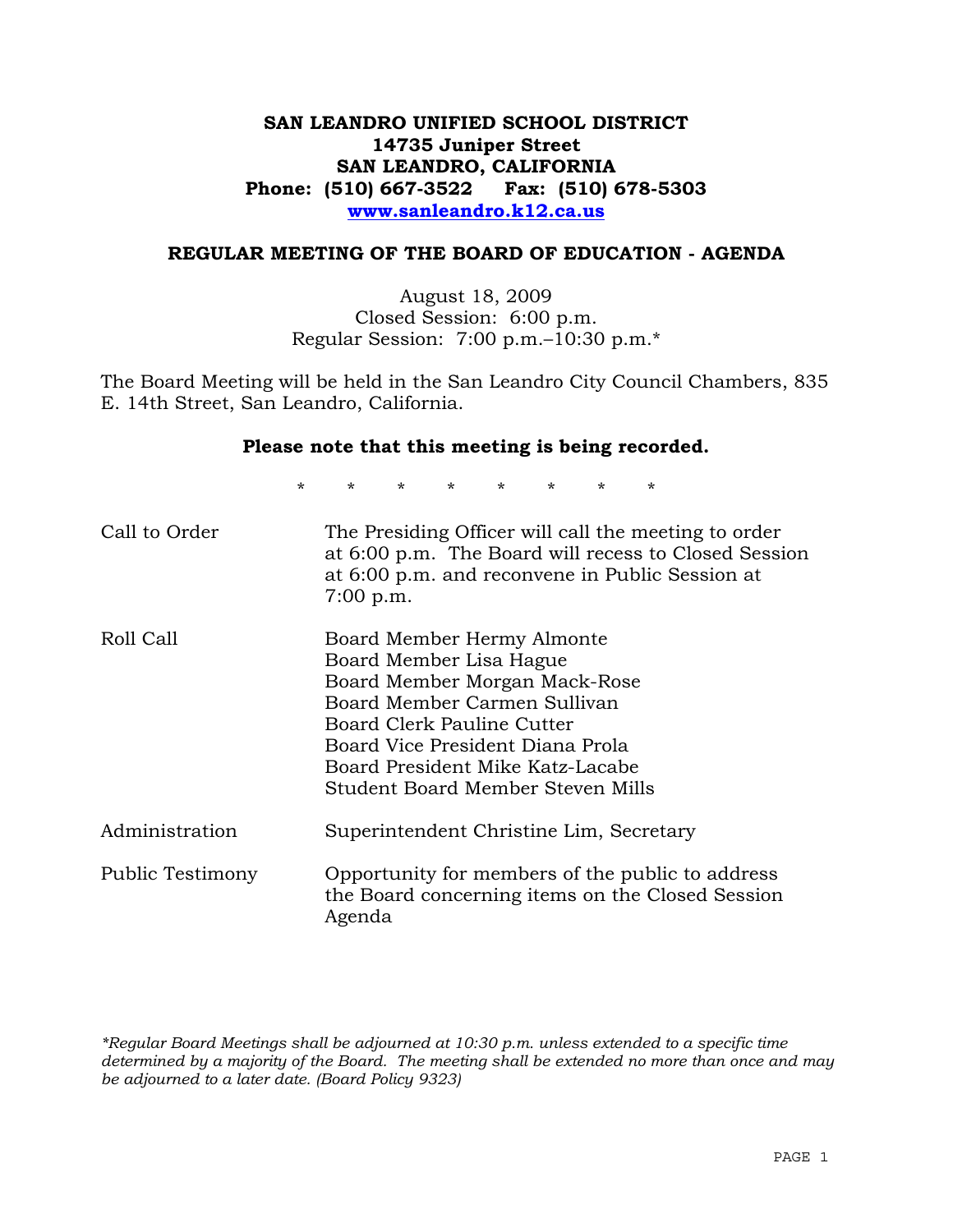Prior to the Public Session, the Board will meet in Closed Session pursuant to Government Code Sections 54957, 54957.6, 54956.9(b), 54956.8, 54956.9, and 54956.

- a) Public Employee Performance Evaluation, Title: Superintendent's Evaluation/Contract
- b) Public Employee Discipline/Dismissal/Release/Hiring
- c) Conference with Labor Negotiator
- d) Conference with Legal Counsel Anticipated Litigation Significant exposure to litigation
- e) Conference with Real Property Negotiator Property(ies)
- f) Conference with Legal Counsel Existing Litigation

| Report Closed<br><b>Session Action</b> |                                                       | Motion __________ Second __________ Vote ________     |                                                                                                                                                                                                                                                                                                                                                                                                                                                                                                                                                                                                                                                                                                                                                                                                                                                                                                                                                                                                                        |
|----------------------------------------|-------------------------------------------------------|-------------------------------------------------------|------------------------------------------------------------------------------------------------------------------------------------------------------------------------------------------------------------------------------------------------------------------------------------------------------------------------------------------------------------------------------------------------------------------------------------------------------------------------------------------------------------------------------------------------------------------------------------------------------------------------------------------------------------------------------------------------------------------------------------------------------------------------------------------------------------------------------------------------------------------------------------------------------------------------------------------------------------------------------------------------------------------------|
| Pledge of Allegiance                   |                                                       |                                                       |                                                                                                                                                                                                                                                                                                                                                                                                                                                                                                                                                                                                                                                                                                                                                                                                                                                                                                                                                                                                                        |
| Approve Agenda                         | Approve the Regular Meeting Agenda of August 18, 2009 |                                                       |                                                                                                                                                                                                                                                                                                                                                                                                                                                                                                                                                                                                                                                                                                                                                                                                                                                                                                                                                                                                                        |
|                                        |                                                       | Motion ___________ Second ____________ Vote _________ |                                                                                                                                                                                                                                                                                                                                                                                                                                                                                                                                                                                                                                                                                                                                                                                                                                                                                                                                                                                                                        |
| Legal Statement                        | 54954.2(a)                                            |                                                       | Members of the audience who wish to address the<br>Board are asked to complete the yellow card available at<br>the entrance and submit it to the Board's Administrative<br>Assistant. Speakers who have completed the card will be<br>called when the item is reached on the agenda or, for<br>non-agenda items, during the Public Testimony. Cards<br>are to be turned in before the item is reached on the<br>agenda. Please note that this meeting is being recorded.<br>State law prohibits the Board of Education from taking<br>any action on or discussing items that are not on the<br>posted agenda except to A) briefly respond to statements<br>made or questions posed by the public in attendance; B)<br>ask questions for clarification; C) provide a reference to a<br>staff member or other resource for factual information in<br>response to the inquiry; or D) ask a staff member to<br>report back on the matter at the next meeting and/or put<br>it on a future agenda. (Government Code Section |

## **PRESENTATION**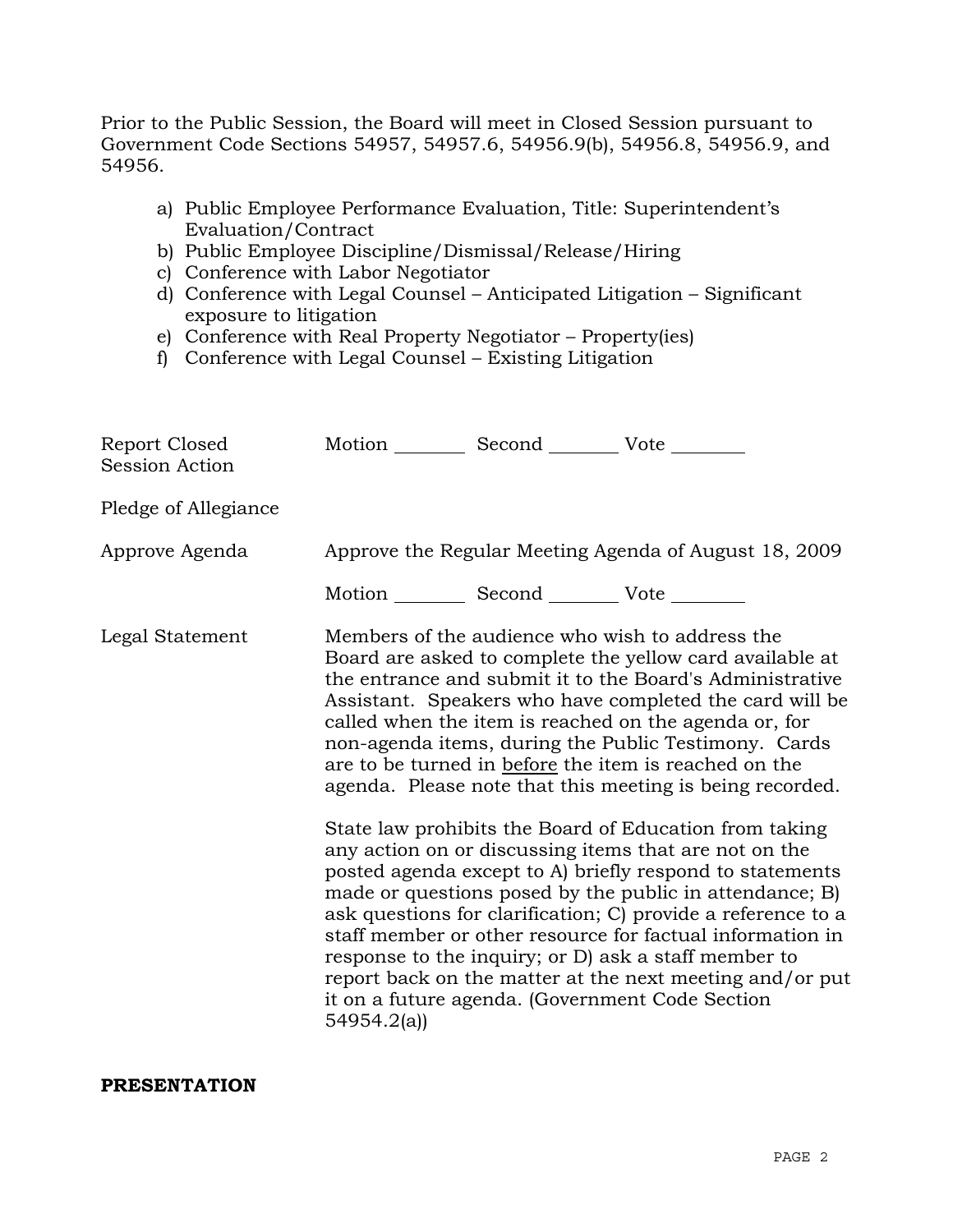| 7:00-7:05 p.m. | $\star$ | East Bay Schools Insurance Group (EBSIG) awarded     |
|----------------|---------|------------------------------------------------------|
|                |         | San Leandro Unified School District with a 2009 Loss |
|                |         | Control Safety Award, for extraordinary compliance   |
|                |         | determined by the 2008-2009 Northern California      |
|                |         | ReLief (NCR) inspection recommendations. The special |
|                |         | efforts of Song Chin-Bendib and Greg Dyer for their  |
|                |         | exceptional management of general District safety,   |
|                |         | and their determination to obtain special hazard     |
|                |         | analyses is highly acclaimed among all 16 Alameda    |
|                |         | County East Bay School Insurance Group members.      |

**7:05-7:15 p.m.** \* Ali Cannon will outline his major roles and responsibilities as a result of new grants he was instrumental in acquiring for the District. With 21st Century ASSETS, he will be working closely with both high schools to implement \$457,000/year over the next five years to establish comprehensive after-school programs at SLHS and Lincoln. The Homeless Education Base Grant Award of \$50,000 for the next three years will enable us to continue to outreach, better identify, and serve homeless children and youth in our district. Mr. Cannon will give a Power Point Presentation outlining these new funding sources and also offer some training to the Board on Best Practices for serving Homeless Youth. He will conclude with a recent example of how he connects with community partners by acknowledging OUSD and Feed the Children for their generous contributions of 240 backpacks and additional supplies.

- **7:15-8:00 p.m.** \* Daniel Chaja, Assistant Director of Research and Program Evaluation, will be presenting the results of the Spring 2009, California Standards Test (CST) taken by students in grades 2-11. Daniel will be sharing district-wide data in English Language Arts, Math, Science, History/Social Science, longitudinal and disaggregated by statistically significant subgroups. He will also present some school-wide data.
- **8:00-8:15 p.m. Questions and Answers Regarding Presentation**
- **8:15-8:25 p.m. PUBLIC TESTIMONY ON NON-AGENDA ITEMS**
- **8:25-8:45 p.m. REPORTS** Correspondence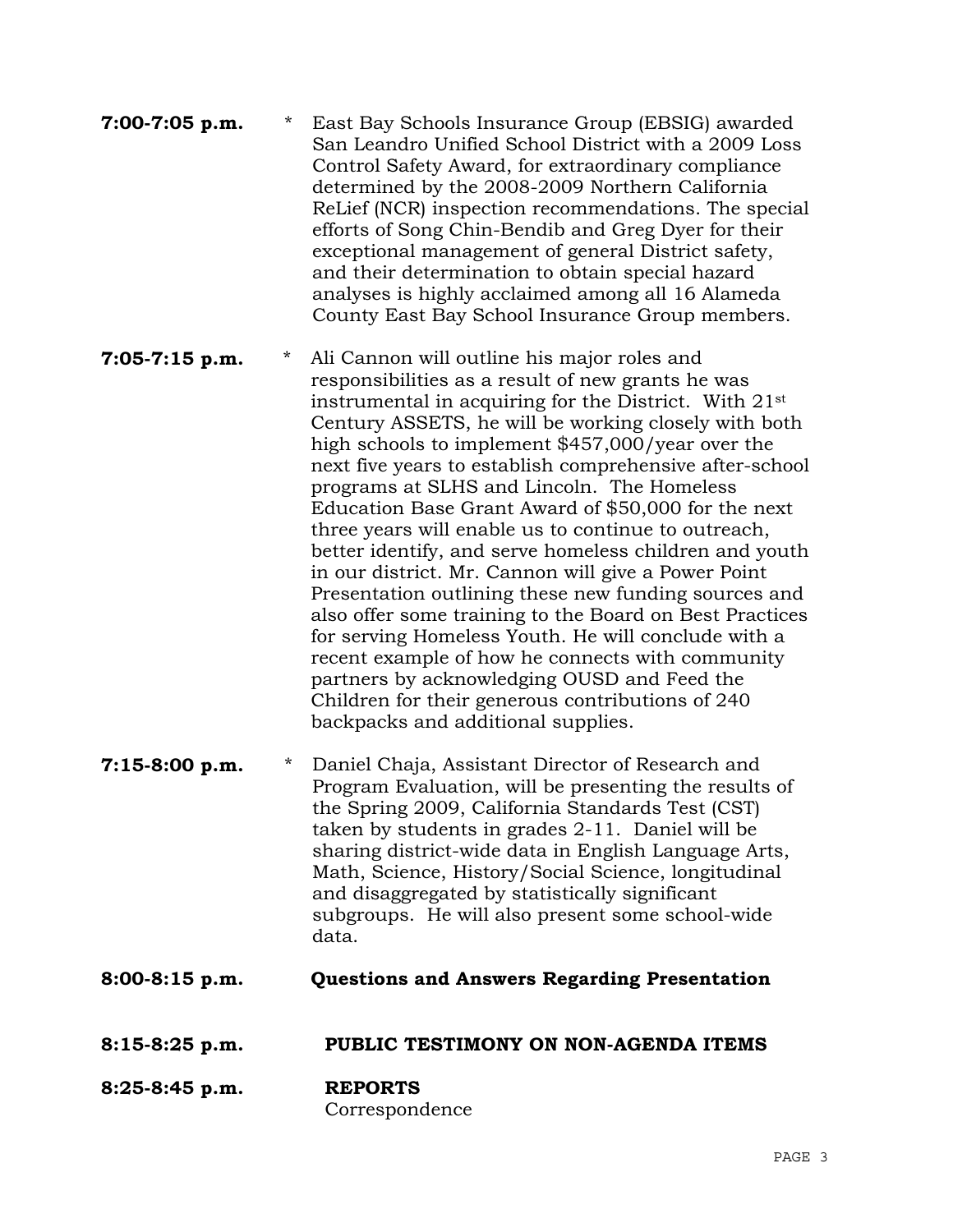Student Board Member Report Union Representative Reports Superintendent's Report Board Representatives' Reports

• Eden Area Regional Occupational Program

## **8:45-8:55 p.m. CONSENT ITEMS**

These items are considered routine and may be enacted by a single motion. At the request of any member of the Board, any item on the consent agenda shall be removed and given individual consideration for action as a regular agenda item.

#### Human Resources

| $2.1 - C$<br>Acceptance of<br>Personnel Report                                                                                                       | Staff Recommendation:                                                                                                                                                                                          | Accept Personnel Report as submitted.           |                                                                                                       |
|------------------------------------------------------------------------------------------------------------------------------------------------------|----------------------------------------------------------------------------------------------------------------------------------------------------------------------------------------------------------------|-------------------------------------------------|-------------------------------------------------------------------------------------------------------|
|                                                                                                                                                      |                                                                                                                                                                                                                | Motion _________ Second __________ Vote _______ |                                                                                                       |
| $2.2 - C$<br>Resolution #09-42 to<br>Authorize a Holder of a<br>Single Subject or<br>Standards Teaching<br>Credential to Teach<br>Out of Major/Minor | <b>Staff Recommendation:</b><br>Education Code 44258.2.                                                                                                                                                        | teach out of their major/minor area per         | Adopt Resolution #09-42 authorizing holders of a<br>Single Subject or Standard Teaching Credential to |
| Subject Area                                                                                                                                         |                                                                                                                                                                                                                | Motion Second Vote                              |                                                                                                       |
| $2.3-C$<br>Resolution #09-43 to<br>Authorize a Holder of a<br>Multiple Subject or<br>Standard Teaching<br>Credential to Teach<br>Out of Major/Minor  | <b>Staff Recommendation:</b><br>Adopt Resolution #09-43 authorizing holders of a<br>Multiple Subject or Standard Teaching Crednetial<br>to teach out of their major/minor area per<br>Education Code 44256(b). |                                                 |                                                                                                       |
| Subject Area                                                                                                                                         |                                                                                                                                                                                                                | Motion Second Vote ______                       |                                                                                                       |
|                                                                                                                                                      |                                                                                                                                                                                                                |                                                 |                                                                                                       |

Educational Services

3.1-C Acceptance of Donations

Staff Recommendation: Approve the acceptance of gifts to the District as follows: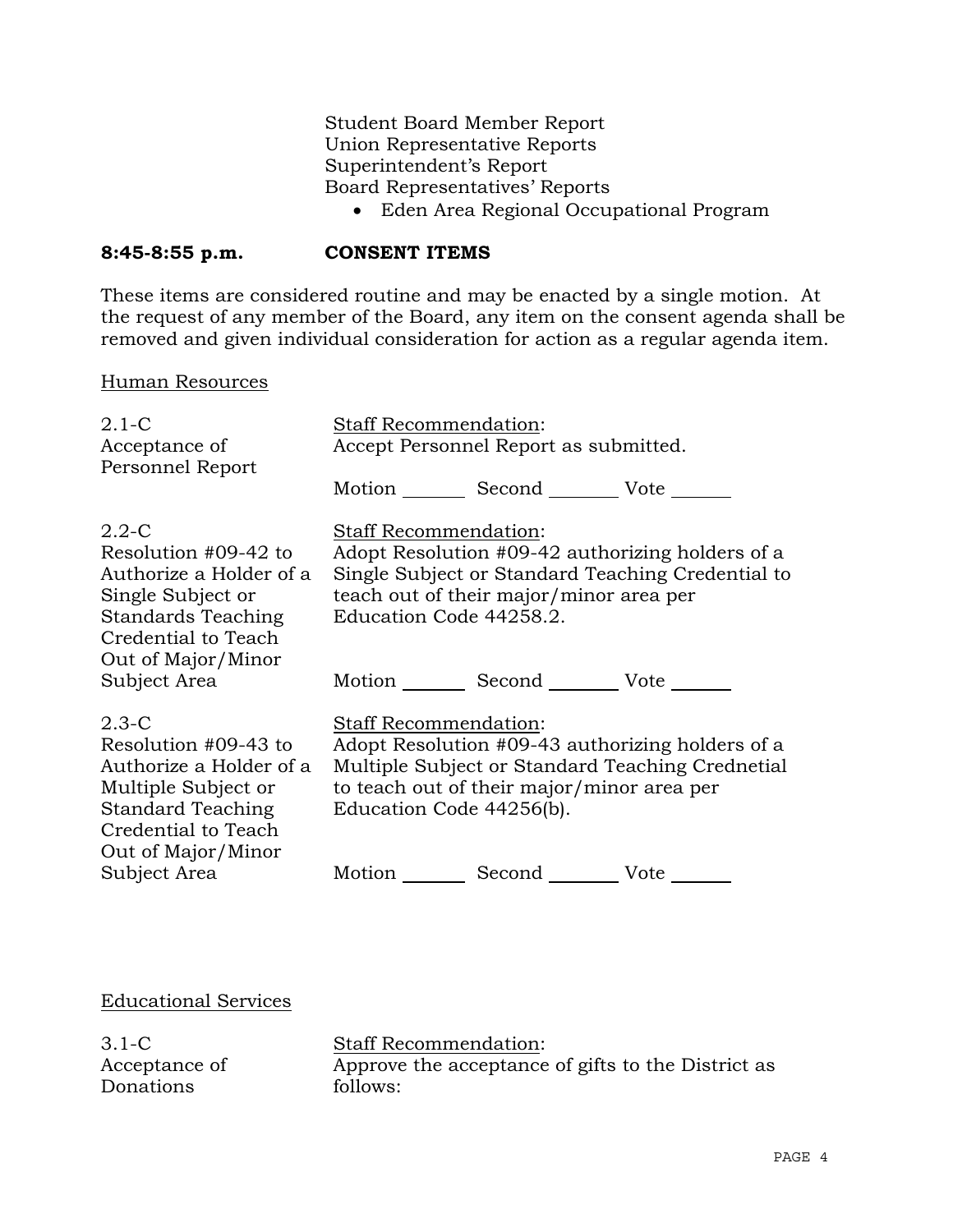San Leandro Unified - District Office • 48 reams of legal size white bond paper from Pacific Power Testing Motion Second Vote 3.2-C Non-Public School **Contracts** Staff Recommendation: Approve the Non-Public School Contracts for Special Education students. Motion Second Vote 3.3-C San Leandro Adult School Course Offerings for 2009- 2010 Staff Recommendation: Approve the San Leandro Adult School course offerings for the 2009-2010 school year. Motion Second Vote \_\_\_\_\_\_ 3.4-C Memorandum of Understanding between the San Leandro Unified School District and Chabot Community College – Las Positas Community College District (CLPCCD)/Chabot for Staff Recommendation: Approve the Memorandum of Understanding between the San Leandro Unified School District and Chabot Community College – Las Positas Community College District (CLPCCD/Chabot) for GEAR Up Program.

3.5-C Scope of Work Agreement between Washington Elementary School and Girls Incorporated of Alameda County to Provide Counseling

GEAR Up Program

Staff Recommendation:

Approve the Scope of Work Agreement between Washington Elementary School and Girls Incorporated of Alameda County to provide counseling services for eligible students.

Motion Second Vote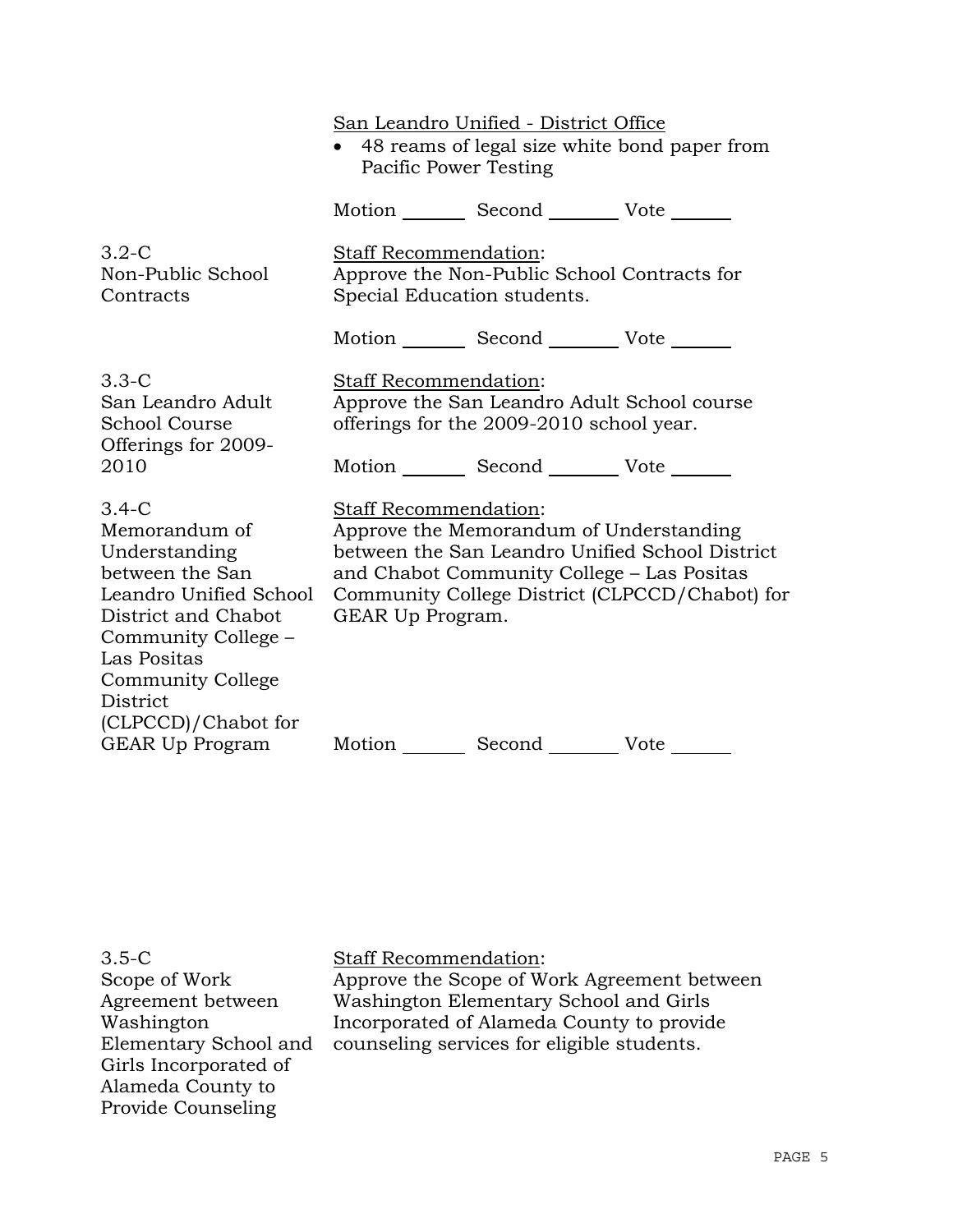| Services for Eligible<br>Students                                                                                                                                          |                                                                                       | Motion _________ Second __________ Vote _______                                                                                |                                                    |
|----------------------------------------------------------------------------------------------------------------------------------------------------------------------------|---------------------------------------------------------------------------------------|--------------------------------------------------------------------------------------------------------------------------------|----------------------------------------------------|
| <b>Business Operations</b>                                                                                                                                                 |                                                                                       |                                                                                                                                |                                                    |
| $4.1 - C$<br>Ratification of Payroll                                                                                                                                       | Staff Recommendation:<br>Ratify July 2009 payroll in the amount of<br>\$1,931,278.91. |                                                                                                                                |                                                    |
|                                                                                                                                                                            |                                                                                       | Motion _________ Second __________ Vote _______                                                                                |                                                    |
| $4.2-C$<br>Approval of Bill<br>Warrants                                                                                                                                    | Staff Recommendation:<br>the amount of \$6,342,479.67.                                |                                                                                                                                | Approve Bill Warrants #88905166-88927458 in        |
|                                                                                                                                                                            |                                                                                       | Motion _________ Second __________ Vote _______                                                                                |                                                    |
| $4.3-C$<br>Intra-Budget Transfers                                                                                                                                          | <b>Staff Recommendation:</b><br>July 2009.                                            |                                                                                                                                | Approve the request for Intra-Budget Transfers for |
|                                                                                                                                                                            |                                                                                       | Motion _________ Second __________ Vote _______                                                                                |                                                    |
| $4.4 - C$<br>Agreement to Provide<br>Food Services for Head<br>Start Programs at<br>Madison Elementary<br>School, Jefferson<br>Elementary School,<br>and San Leandro Adult | <b>Staff Recommendation:</b>                                                          | Head Start Programs at Madison Elementary<br>School, Jefferson Elementary School, and San<br>Leandro Adult School/Muir Campus. | Approve Agreement to Provide Food Services for     |
| School/Muir Campus                                                                                                                                                         |                                                                                       | Motion _________ Second __________ Vote _______                                                                                |                                                    |
| $4.5-C$<br>Contract for Legal<br>Services with Fagen<br>Friedman & Fulfrost,                                                                                               | Staff Recommendation:<br>school year.                                                 | Friedman & Fulfrost, LLP for the 2009-2010                                                                                     | Approve the contract for legal services with Fagen |
| LLP for the 2009-2010<br>School Year                                                                                                                                       |                                                                                       | Motion _________ Second ___________ Vote _______                                                                               |                                                    |

4.6-C Contract Services with McArthur & Levin, LLP Staff Recommendation:

Approve the contract services with McArthur & Levin, LLP (Special Education Legal Services) for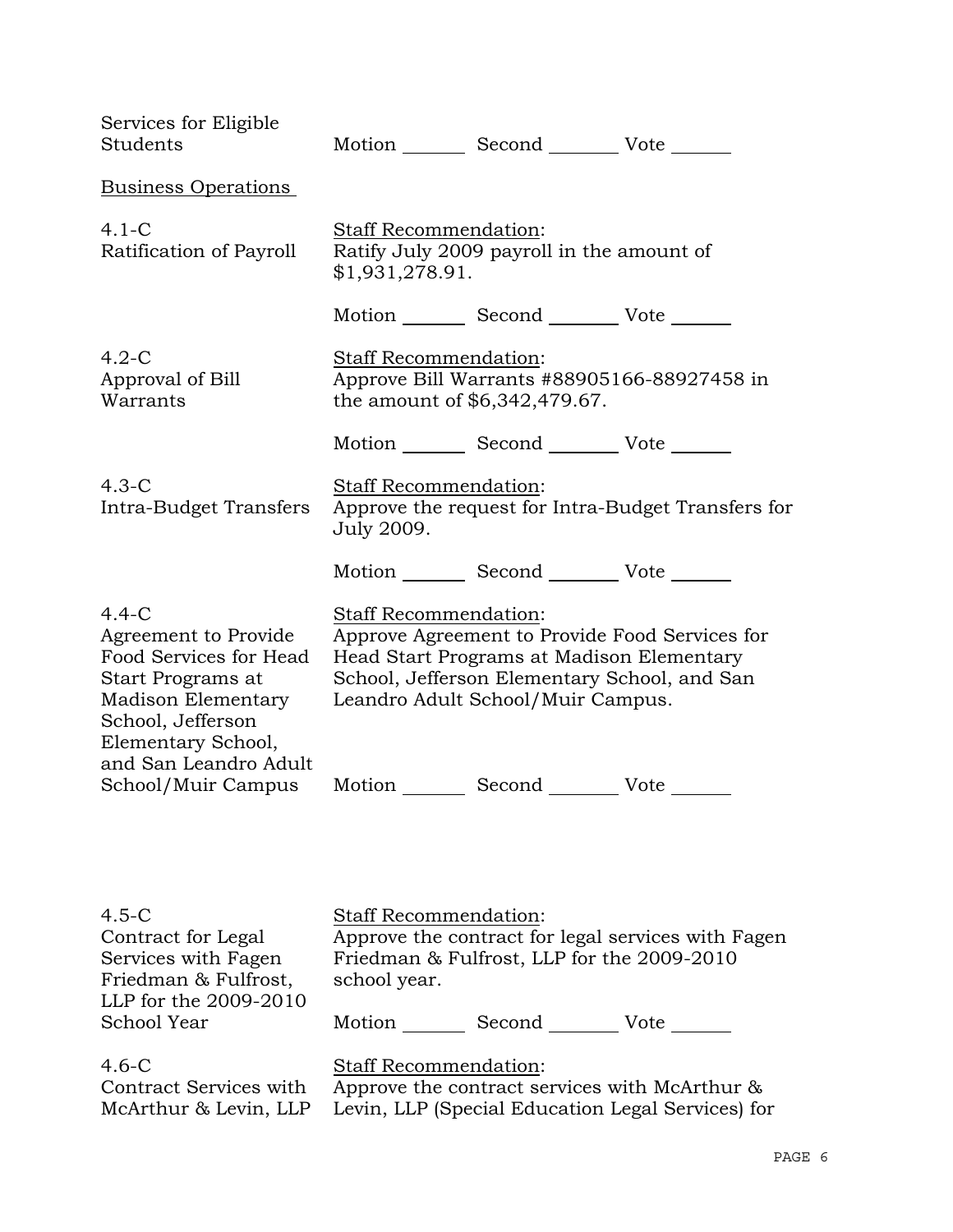| (Special Education<br>Legal Services) for the                                                               | the 2009-2010 school year.                                                                                                       |                                                 |                                                   |
|-------------------------------------------------------------------------------------------------------------|----------------------------------------------------------------------------------------------------------------------------------|-------------------------------------------------|---------------------------------------------------|
| 2009-2010 School Year                                                                                       |                                                                                                                                  | Motion Second Vote                              |                                                   |
| $4.7 - C$<br>Contract Services with<br>School & College Legal<br>Services for the 2009-<br>2010 School Year | Staff Recommendation:<br>Approve the contract services with School &<br>College Legal Services for the 2009-2010 school<br>year. |                                                 |                                                   |
|                                                                                                             |                                                                                                                                  | Motion Second Vote                              |                                                   |
| $4.8-C$<br>Contract Services with<br>Orbach, Huff & Suarez<br>LLP (Measure B Legal<br>Services)             | Staff Recommendation:<br>2009-2010 school year.                                                                                  | Suarez LLP (Measure B Legal Services) for the   | Approve the contract services with Orbach, Huff & |
|                                                                                                             |                                                                                                                                  | Motion _________ Second __________ Vote _______ |                                                   |
| $4.9-C$<br>Contract Services with<br>Ruiz & Sperow, LLP for<br>the 2009-2010 School                         | Staff Recommendation:                                                                                                            | LLP for the 2009-2010 school year.              | Approve the contract services with Ruiz & Sperow, |
| Year                                                                                                        |                                                                                                                                  | Motion Second Vote                              |                                                   |

**8:55-9:05 p.m. CONFERENCE**

These items are submitted for advance planning and to assist the Board in establishing future agenda items. The Board may, however, take action on the following:

# Educational Services

| $3.1-CF$<br>Student Intervention<br>Coordinator Position<br>and Job Posting | <b>Staff Recommendation:</b><br>The Board will discuss and consider the Student<br>Intervention Coordinator job description and<br>position funded from ASSETS grant (60%) and the<br>California High School Exit Exam (CAHSEE)<br>support fund (40%). |        |      |
|-----------------------------------------------------------------------------|--------------------------------------------------------------------------------------------------------------------------------------------------------------------------------------------------------------------------------------------------------|--------|------|
|                                                                             | Motion                                                                                                                                                                                                                                                 | Second | Vote |
| $9:05-9:10 p.m.$                                                            | <b>INFORMATION</b>                                                                                                                                                                                                                                     |        |      |